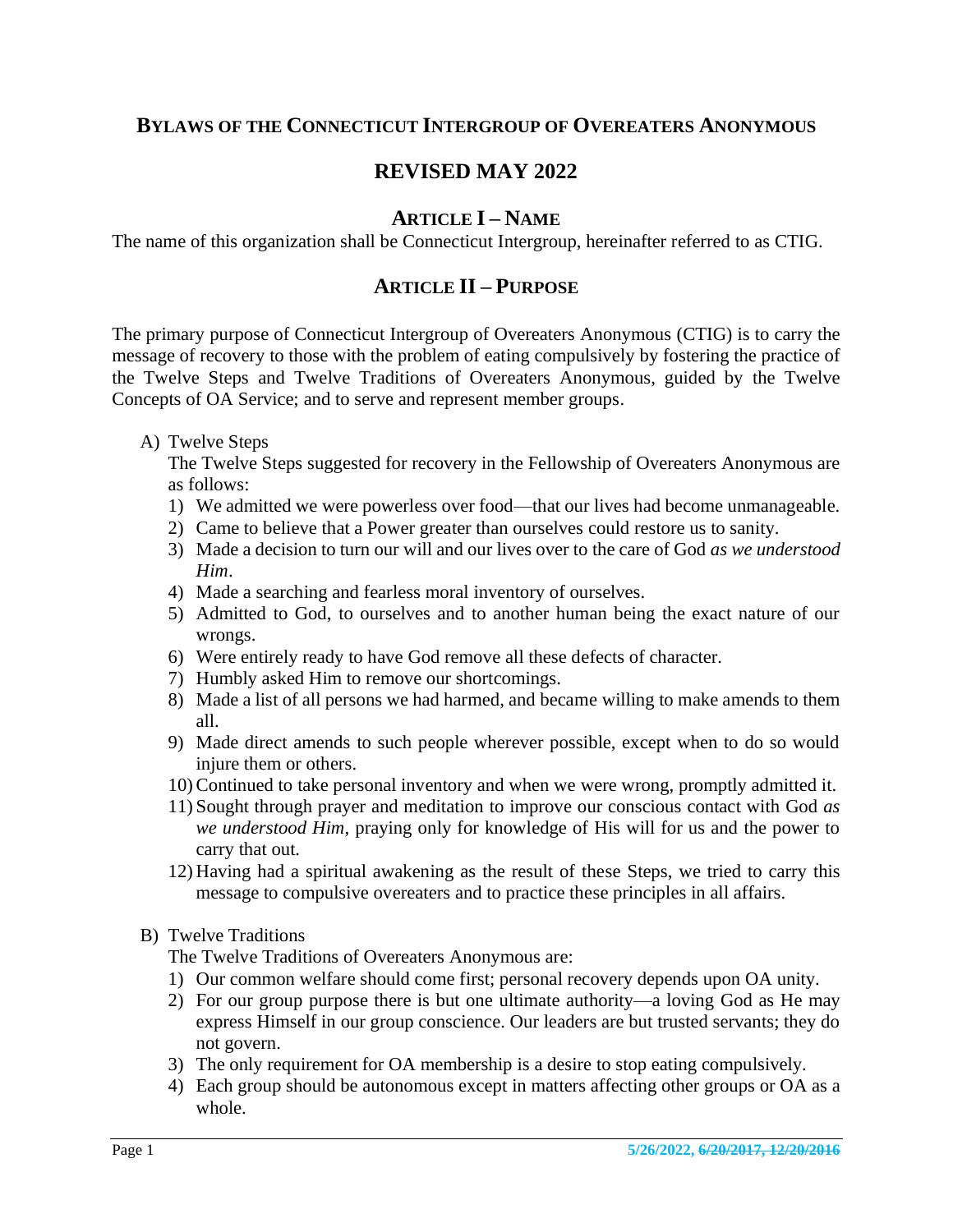- 5) Each group has but one primary purpose—to carry its message to the compulsive overeater who still suffers.
- 6) An OA group ought never endorse, finance or lend the OA name to any related facility or outside enterprise, lest problems of money, property and prestige divert us from our primary purpose.
- 7) Every OA group ought to be fully self-supporting, declining outside contributions.
- 8) Overeaters Anonymous should remain forever non-professional, but our service centers may employ special workers.
- 9) OA, as such, ought never be organized; but we may create service boards or committees directly responsible to those they serve.
- 10) Overeaters Anonymous has no opinion on outside issues; hence, the OA name ought never be drawn into public controversy.
- 11) Our public relations policy is based on attraction rather than promotion; we need always maintain personal anonymity at the level of press, radio, films, television and other public media of communication.
- 12) Anonymity is the spiritual foundation of all these Traditions, ever reminding us to place principles before personalities.
- C) Twelve Concepts

The Twelve Concepts of OA Service are:

- 1) The ultimate responsibility and authority for OA world services reside in the collective conscience of our whole Fellowship.
- 2) The OA groups have delegated to World Service Business Conference the active maintenance of our world services; thus, World Service Business Conference is the voice, authority and effective conscience of OA as a whole.
- 3) The right of decision, based on trust, makes effective leadership possible.
- 4) The right of participation ensures equality of opportunity for all in the decision-making process.
- 5) Individuals have the right of appeal and petition in order to ensure that their opinions and personal grievances will be carefully considered.
- 6) The World Service Business Conference has entrusted the Board of Trustees with the primary responsibility for the administration of Overeaters Anonymous.
- 7) The Board of Trustees has legal rights and responsibilities accorded to them by OA Bylaws, Subpart A; the rights and responsibilities of the World Service Business Conference are accorded to it by Tradition and by OA Bylaws, Subpart B.
- 8) The Board of Trustees has delegated to its Executive Committee the responsibility to administer the OA World Service Office.
- 9) Able, trusted servants, together with sound and appropriate methods of choosing them, are indispensable for effective functioning at all service levels.
- 10) Service responsibility is balanced by carefully defined service authority; therefore, duplication of efforts is avoided.
- 11) Trustee administration of the World Service Office should always be assisted by the best standing committees, executives, staffs and consultants.
- 12) The spiritual foundation for OA service ensures that:
	- a) no OA committee or service body shall ever become the seat of perilous wealth or power;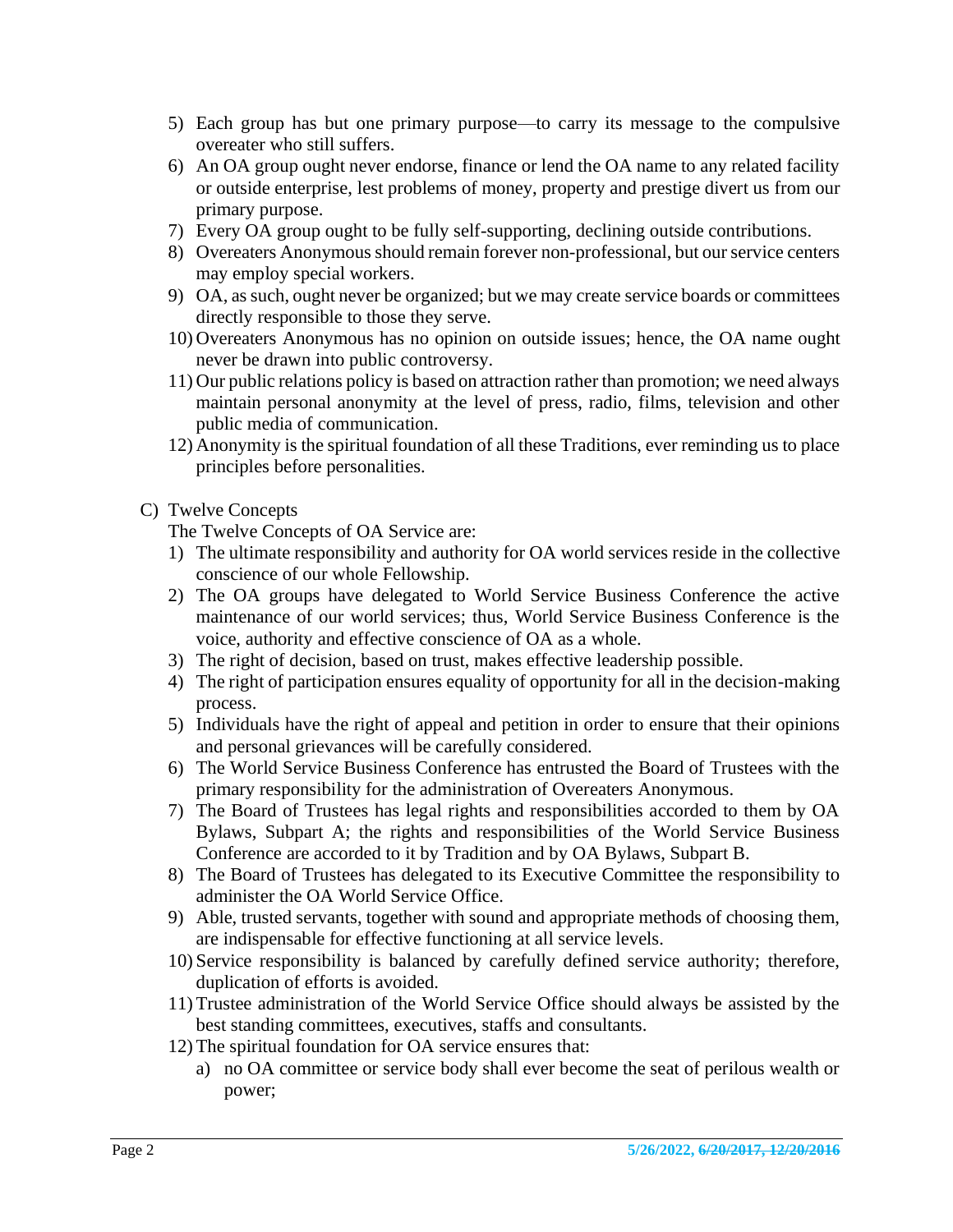- b) sufficient operating funds, plus an ample reserve, shall be OA's prudent financial principle;
- c) no OA member shall ever be placed in a position of unqualified authority;
- d) all important decisions shall be reached by discussion, vote and whenever possible, by substantial unanimity;
- e) no service action shall ever be personally punitive or an incitement to public controversy; and
- f) no OA service committee or service board shall ever perform any acts of government, and each shall always remain democratic in thought and action.

# **ARTICLE III – MEMBERS**

#### *Section 1 – Membership*

Membership of CTIG with voice and vote includes the following:

- A) Intergroup representatives (IRs) or Alternate, which consist of one member from each group.
- B) CTIG Officers.
- C) World Service Business Conference delegates.
- D) Region representatives.
- E) Committee chairs/co-chairs.

Each person above will have only one vote, even if they serve in two positions (e.g., an IR who is also a Committee chair).

#### *Section 2 – Qualifications for Group membership in CTIG*

- A) Qualifications:
	- 1. CTIG endorses the definition of an OA group in Overeaters Anonymous, Inc. Bylaws Subpart B, Article V, Section 1 as written and as may be amended by a future World Service Business Conference. These points shall define an OA group:
		- i. As a group, they meet to practice the Twelve Steps and Twelve Traditions of Overeaters Anonymous, guided by the Twelve Concepts of OA Service.
		- ii. All who have the desire to stop eating compulsively are welcome in the group.
		- iii. No member is required to practice any actions in order to remain a member or to have a voice (share at a meeting).
		- iv. As a group they have no affiliation other than Overeaters Anonymous.
		- v. It has affiliated as an Overeaters Anonymous group by registering with the World Service Office.

Composition:

- 2. A group may be formed by two or more persons meeting together, either
	- i. in the same physical location (face-to-face)
	- ii. through some form of electronic device (virtually) or
	- iii. both
- B) The group has registered with World Service its desire to be affiliated with CTIG.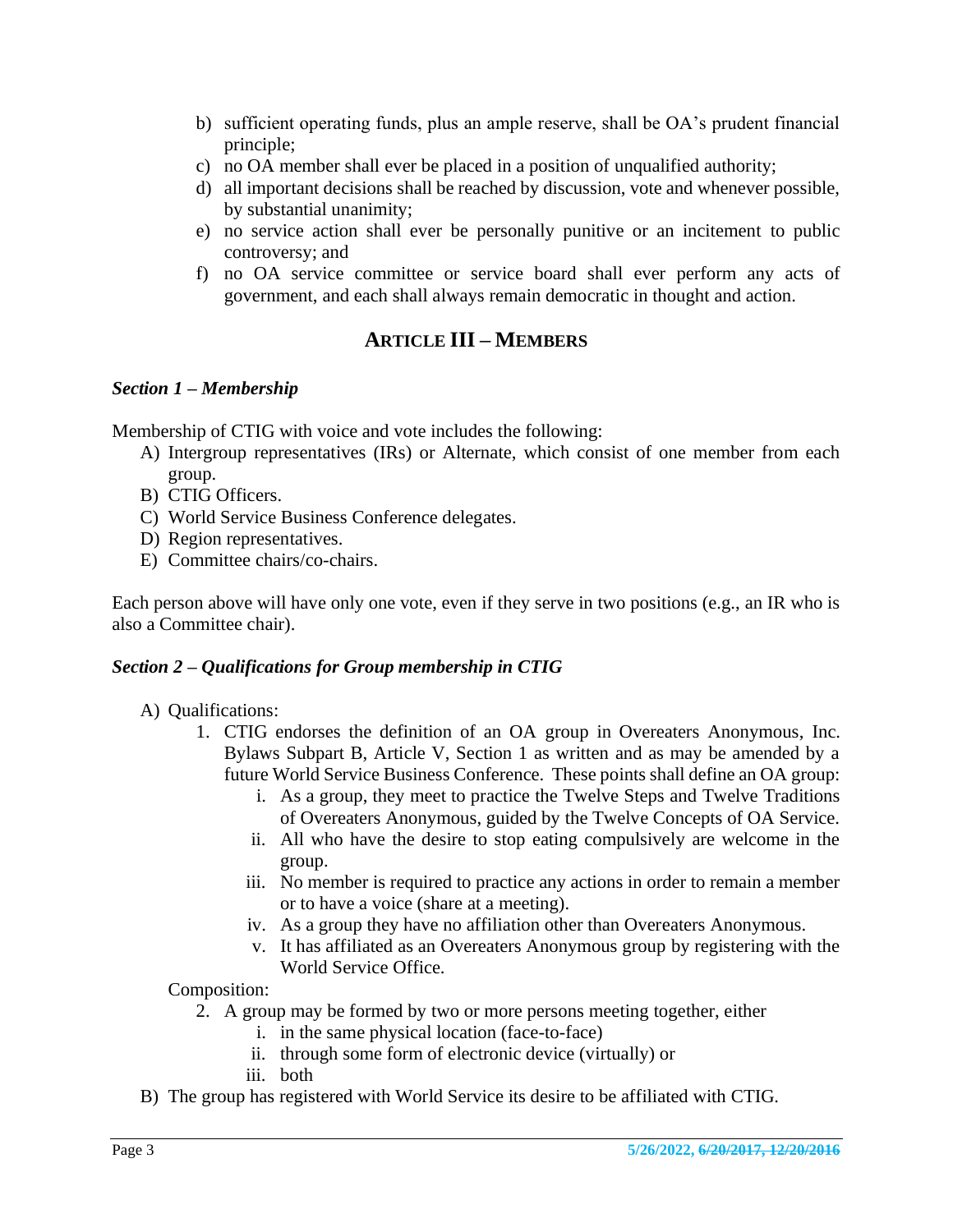C) CTIG has the autonomy to determine which groups may affiliate with it; that decision should always be guided by OA Traditions and Concepts. Both land-based (in person) groups in geographical proximity to CTIG and virtual groups may affiliate with CTIG.

### *Section 3 – Intergroup Representatives*

- A) The selection of Intergroup Representatives (IRs) shall be determined by their respective groups and registered with the CTIG recording secretary.
- B) Each IR shall serve for a period to be determined by their respective groups, subject always to recall by the groups they represent.
- C) The duties of the IR are to:
	- 1. Represent the group at CTIG meetings;
	- 2. Attend all CTIG monthly meetings and when unavailable, to send an alternate from their respective group;
	- 3. Make sure all business conducted at CTIG is communicated back to their respective groups;
	- 4. Bring questions or concerns from their groups to CTIG, and vice versa;
	- 5. When possible, participate on committees and other activities of CTIG.

# **ARTICLE IV – VOTING BODY OF CTIG**

- A) A simple majority of attending IRs shall govern for voting purposes with the exception of a Bylaw changes which require a two-thirds vote.
- B) Voting representatives shall be as follows:
	- 1. CTIG Representatives OR Alternates
	- 2. CTIG Officers
	- 3. CTIG Region 6 Reps
	- 4. CTIG Delegates to WSBC
	- 5. Committee Chairs/Co-chairs, even if they do not represent a group
- C) All voting representatives are entitled to one vote, even if they hold two CTIG positions (e.g., IR and Committee Chair).
- D) Any OA member may speak at a CTIG meeting when recognized by the chair, even if they are not a voting representative.

# **ARTICLE V - THE INTERGROUP (IG) BOARD**

#### *Section 1 – The Intergroup Board*

- A) The Board of CTIG shall consist of the Chair, Vice Chair, Treasurer, Recording Secretary and Corresponding Secretary, WSBC delegates and Region Representatives.
- B) The immediate past CTIG Chair shall serve as an ex-officio member of the CTIG Board for one year.
- C) Meetings shall be chaired by the CTIG Chair. In the event the Chair is unable to chair any meeting, the Vice Chair will lead the meeting. In the event the Vice Chair is not available, the secretary will open the meeting and hold an election for a temporary chair.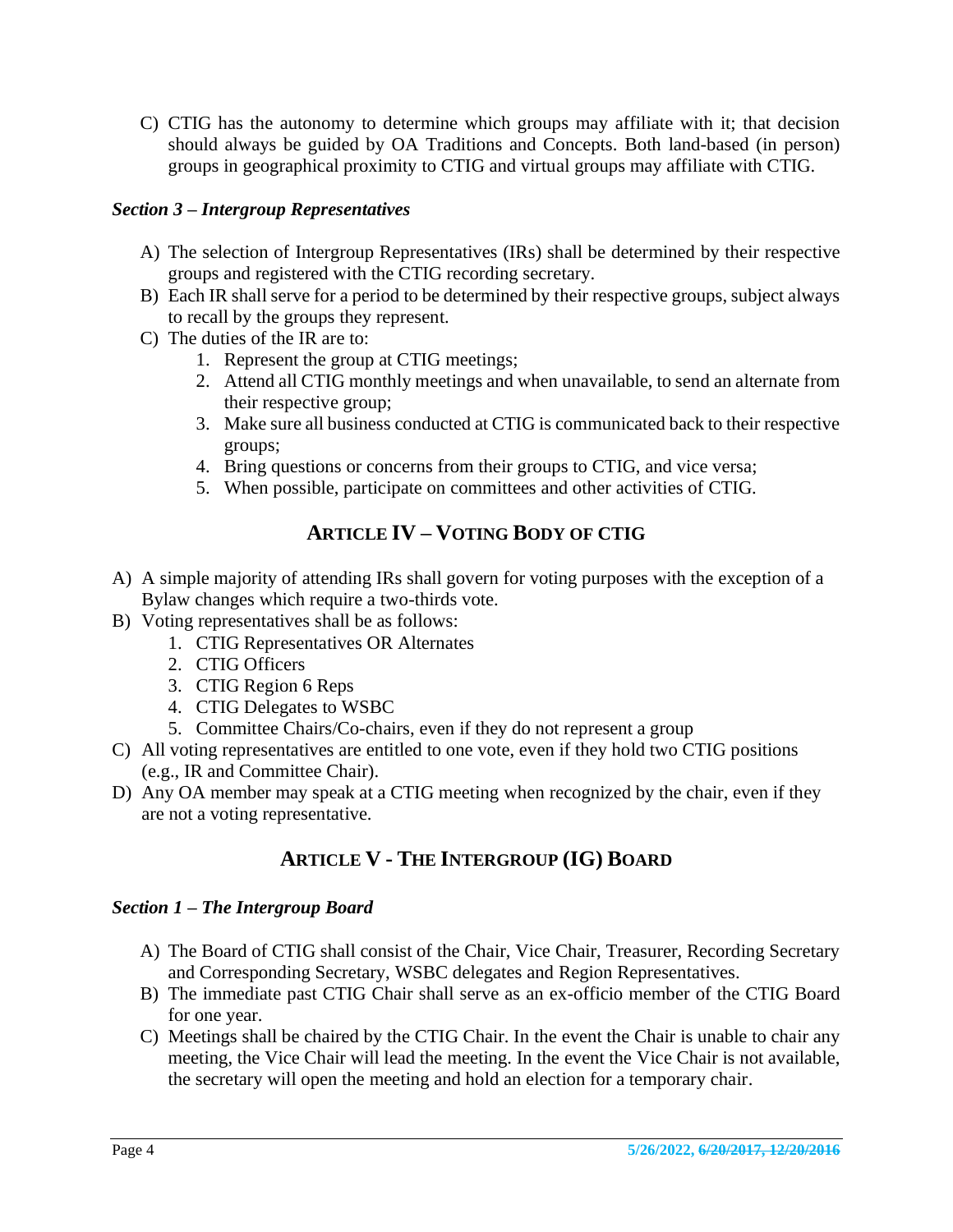#### *Section 2 – Nominations to the CTIG Board*

A) Nominations shall take place annually at the November meeting and may also be made from the floor at the time of election. A nominating committee may be formed at the discretion of the IG Board.

### *Section 3 – Qualifications for the CTIG Board*

To qualify for election to the IG Board, an individual must:

- A) Be working the Twelve Steps, Twelve Traditions and Twelve Concepts of OA Service.
- B) Be serving currently as a CTIG IR, Board or Committee member.
- C) Whenever possible Board members should have a minimum of one year of current abstinence except as follows (each person shall be the sole judge of his or her abstinence):
	- a. World Service Business Conference delegates must comply with the abstinence and length of service requirements in the OA, Inc. Bylaws, Subpart B, Article X, Section 3c 1). Current requirements are one-year current abstinence and at least two years of service beyond the group level.
	- b. Region representatives must comply with the abstinence and length of service specified in the Region 6 bylaws, currently six months abstinence.
- D) Be an active participant in a registered CTIG group, whenever possible for a period of one year or more.

#### *Section 4 – Election of Board Members*

- A) Elections shall be held annually at the December meeting and newly elected Officers shall assume their responsibilities following the adjournment of that meeting.
- B) Nominees must be present at the election meeting. For election, the candidate must receive a majority vote of ballots cast.
- C) Voting will be by ballot. If only one person is nominated for a position, the Chair may "declare the person elected by unanimous consent" if the voting members agree. If all candidates run unopposed, the Chair may "declare the slate elected by unanimous consent" if the voting members agree.
- D) Any Officer vacancy on the Board prior to regular end of the term shall require a special election. Both nomination and election shall take place at the same meeting. Vacancies for Region 6 Representatives and WSBC Delegates shall be filled per Section 9 below.

#### *Section 5 – Term of Office*

- A) The term of office for a Board member is one year starting at the adjournment of the December election meeting.
- B) Board members may serve no more than three consecutive terms in the same position. A member may serve again after a leave of one year from the position.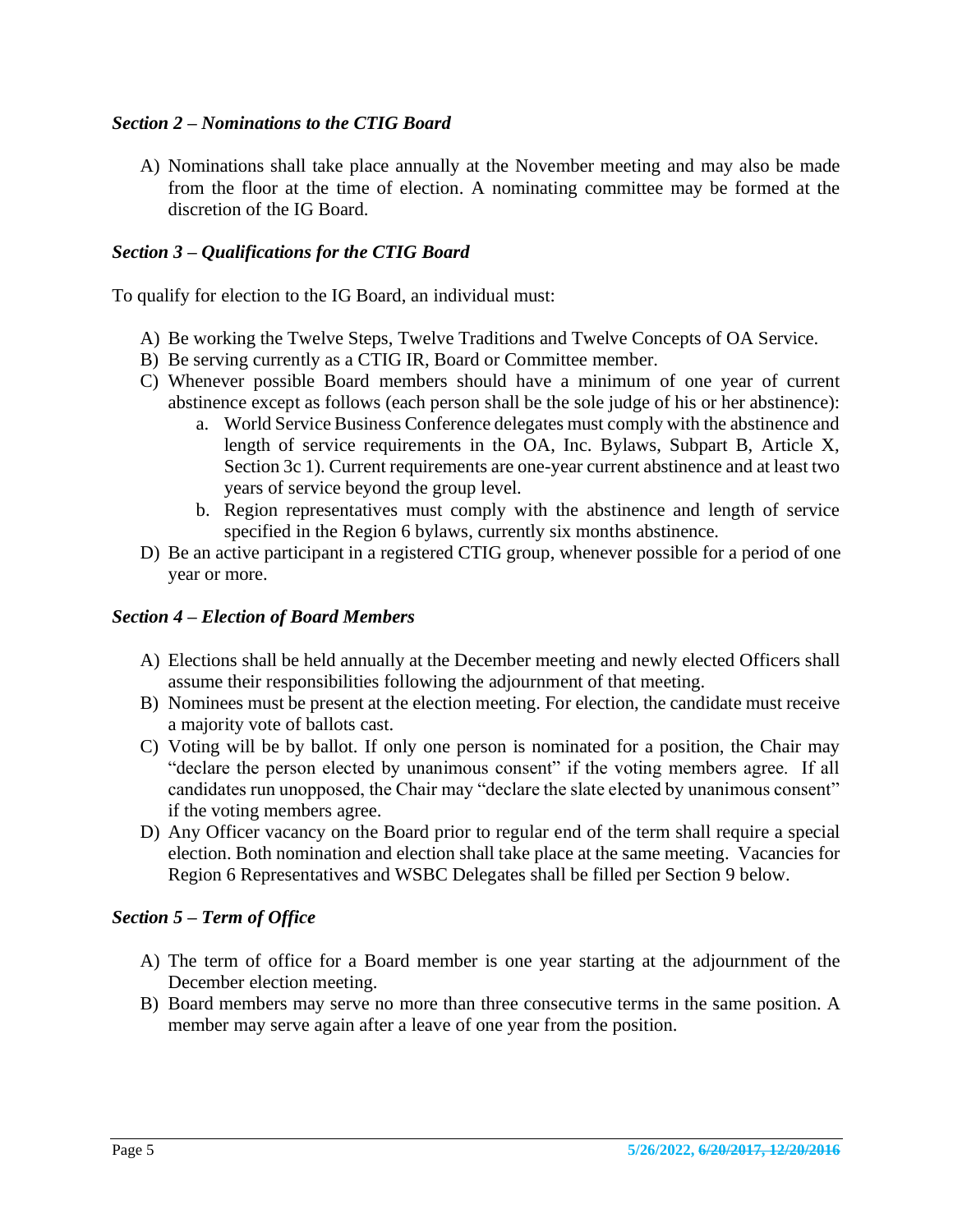## *Section 6 – Responsibilities of CTIG Officers*

A) The Chair of CTIG:

- 1. Presents the agenda.
- 2. Is responsible for running the meeting and directing business.
- 3. Represents CTIG to outside entities.
- 4. Participates in an annual financial review with the Treasurer.
- 5. May not serve as an Intergroup representative simultaneously while serving as Chair.

B) The Vice Chair of CTIG:

- 1. Assumes the duties of the Chair in the event of the Chair's absence.
- 2. Automatically becomes the Chair in the event the Chair resigns or is removed.
- 3. Is responsible for meeting with committee chairs on a regular basis to ensure committee work is proceeding as planned.

C) The Recording Secretary of CTIG:

- 1. Takes the minutes of the meeting and keeps a record of them during his/her term.
- 2. Duplicates and distributes such unapproved minutes by email to CTIG Representatives no later than three days before the successive intergroup meeting.
- 3. Takes attendance at each meeting and confirms a quorum.
- 4. Maintains an updated list of all CTIG members and Groups.

D) The Treasurer of CTIG

- 1. Maintains a checking account established in the name of CTIG.
- 2. Is guardian of all funds received and disbursed.
- 3. Submits a written report at all monthly Intergroup meetings of contributions and expenditures.
- 4. Submits a complete accounting of group donations identified by group at the conclusion of each quarter, if not more frequently.
- 5. Maintains past Treasury reports and provides them to the intergroup upon reasonable request.
- 6. Disburses funds in accordance with established procedures in the Policy and Procedures addendum to these bylaws.
- 7. Participates in an annual financial review with the Chair.
- 8. May be responsible for checking the CTIG P.O. Box at regular intervals and making sure mail is distributed to appropriate parties within intergroup.

E) The Corresponding Secretary of CTIG

- 1. Sends out necessary correspondence as deemed appropriate by intergroup.
- 2. May be responsible for checking the CTIG P.O. Box at regular intervals and making sure mail is distributed to appropriate parties within intergroup.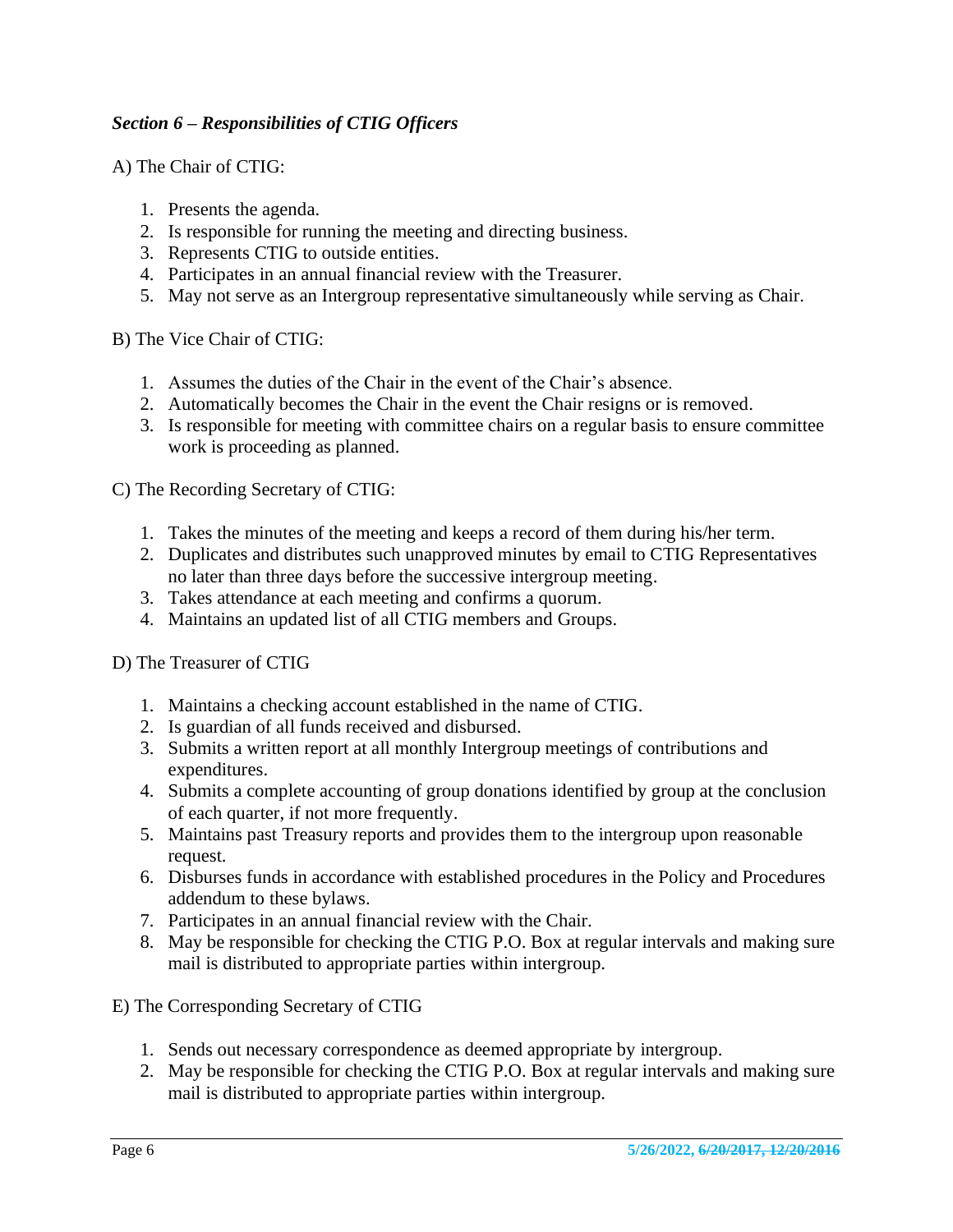#### *Section 7 – Board Member Vacancies and Resignations*

- A) If a Board member is absent from a CTIG meeting more than three times in six months, they may be removed from the position by a majority vote of the ballots cast either at a regular CTIG meeting or a meeting announced for that purpose.
- B) Any Board member may resign at any time for any reason by giving the chair of CTIG written notice.
- C) Any CTIG Board Member may be removed from office for due cause by a 2/3 vote of the ballot cast at a regular or special meeting announced for that purpose.

## *Section 8 – Filling of Board Vacancies*

- A) Any Officer vacancy prior to regular end of the term shall require a special election. Both nomination and election shall take place at the same meeting; vacancies shall be filled by a majority vote. Such persons chosen to fill said vacancies shall serve for the remainder of the unexpired term.
- B) The exception to the above is that the vice chair automatically becomes the Chair if the Chair resigns or is removed.
- C) Vacancies for Region 6 Representatives and WSBC Delegates shall be filled per Section 9 below.
- D) A person chosen to fill any vacancy on the Board shall meet the qualifications as defined in these Bylaws.

#### *Section 9 –Region 6 Representatives and WSBC Delegates*

- A. Region 6 Representatives (RSRs)
	- 1. R6R's will be elected at the December meeting of CTIG and will serve for the entire calendar year following. In the event R6R positions remain unfilled after the December election the chair may select qualified individuals to serve for the entire calendar year.
	- 2. Whenever possible, R6R's shall be active members of CTIG for a minimum of one year, either as a group representative, committee chair or Officer;
	- 3. To be eligible the prospective R6R must meet the minimum Region 6 requirements for a Region Rep and:
		- 1. Shall be a current member of a CTIG affiliated group
		- 2. Shall have gone through the Twelve Steps with a Step Sponsor and be living in Steps 10, 11 and 12;
		- 3. Whenever possible, shall have at least one year of current, continuous abstinence.
	- 4. If a current R6R misses three (3) consecutive CTIG meetings (unexcused), it is the option of CTIG to choose a new delegate.
	- 5. R6R's will be reimbursed for attendance at R6 Assemblies per the terms of the Policies and Procedures attachment to these bylaws.
	- 6. R6R's responsibilities include attending the Region 6 Assemblies that are held twice a year, participating in a Region 6 Assembly committee and reporting back to CTIG on information and decisions resulting from each Assembly meeting.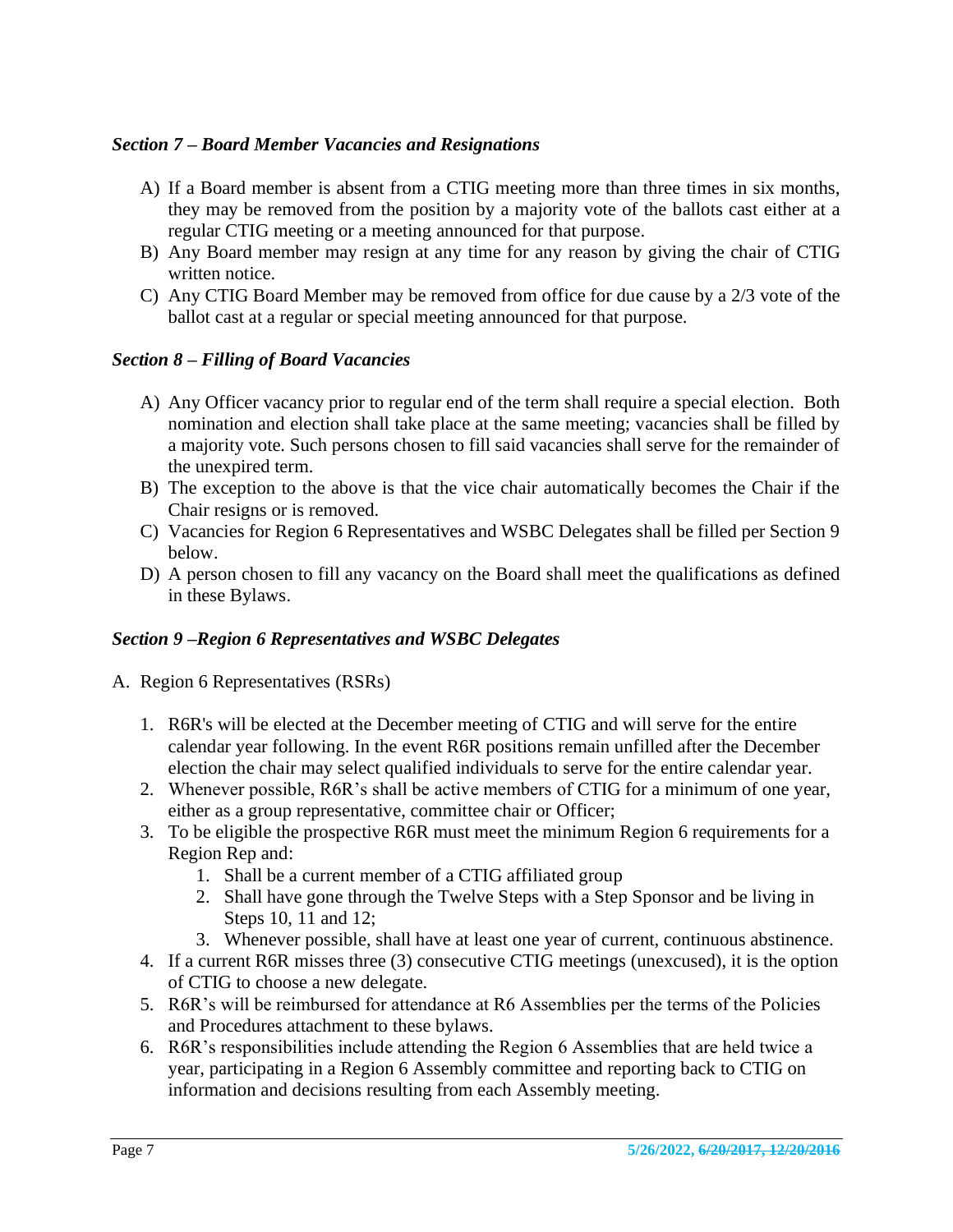#### B. WSBC Delegates (WSD's)

- 1. WSDs will be elected at the December meeting of CTIG and will serve for the entire calendar year following. In the event WSD positions remain unfilled after the December election the chair may select qualified individuals to serve for the entire calendar year.
- 2. Whenever possible, a WSD shall be an active member of CTIG for a minimum of one year, either as a group representative, committee chair or as an Officer;
- 3. To be eligible, the prospective WSD must meet the minimum WSO requirements for a WSD and:
	- a. Shall be a current member of a CTIG affiliated group
	- b. Shall have gone through the Twelve Steps with a Step Sponsor and be living in Steps 10,11 and 12;
	- c. shall have at least two years of current, continuous abstinence.
	- d. shall have at least two years of service above the group level
	- e. Shall have held the position of R6R for a minimum of one year, and shall have attended both assemblies during that year.
- 4. If a current WSD misses two (2) consecutive CTIG meetings (unexcused), it is the option of CTIG to choose a new delegate.
- 5. Reimbursement for the OA World Service Business Conference will be per the terms of the Policies and Procedures attachment to these bylaws.
- 6. WSD's responsibilities include attending the World Service Business Conference during their term, participating in a WSBC committee and reporting back to CTIG on information and decisions resulting from the WSBC.

# **ARTICLE VI – MEETINGS**

## *Section 1 – Regular Meetings*

CTIG shall meet once a month at a place or using virtual/electronic means as designated by the Board and agreed to by vote of CTIG representatives;

- 1. In the case of inclement weather or other reason the Board may, with sufficient notice to CTIG representatives, change the monthly meeting to another location or virtual platform;
- 2. A minimum quorum to conduct business will be five (5) voting representatives.

#### *Section 2 – Meetings by Virtual Conference*

Members of CTIG may participate in a meeting through use of electronic means, so long as all members participating in such meeting can hear one another and have a way to participate in any voting. Materials presented during the meeting shall be made available to those participating virtually. Participation by IG members in a meeting in the manner provided in this Section constitutes presence in person at such meeting.